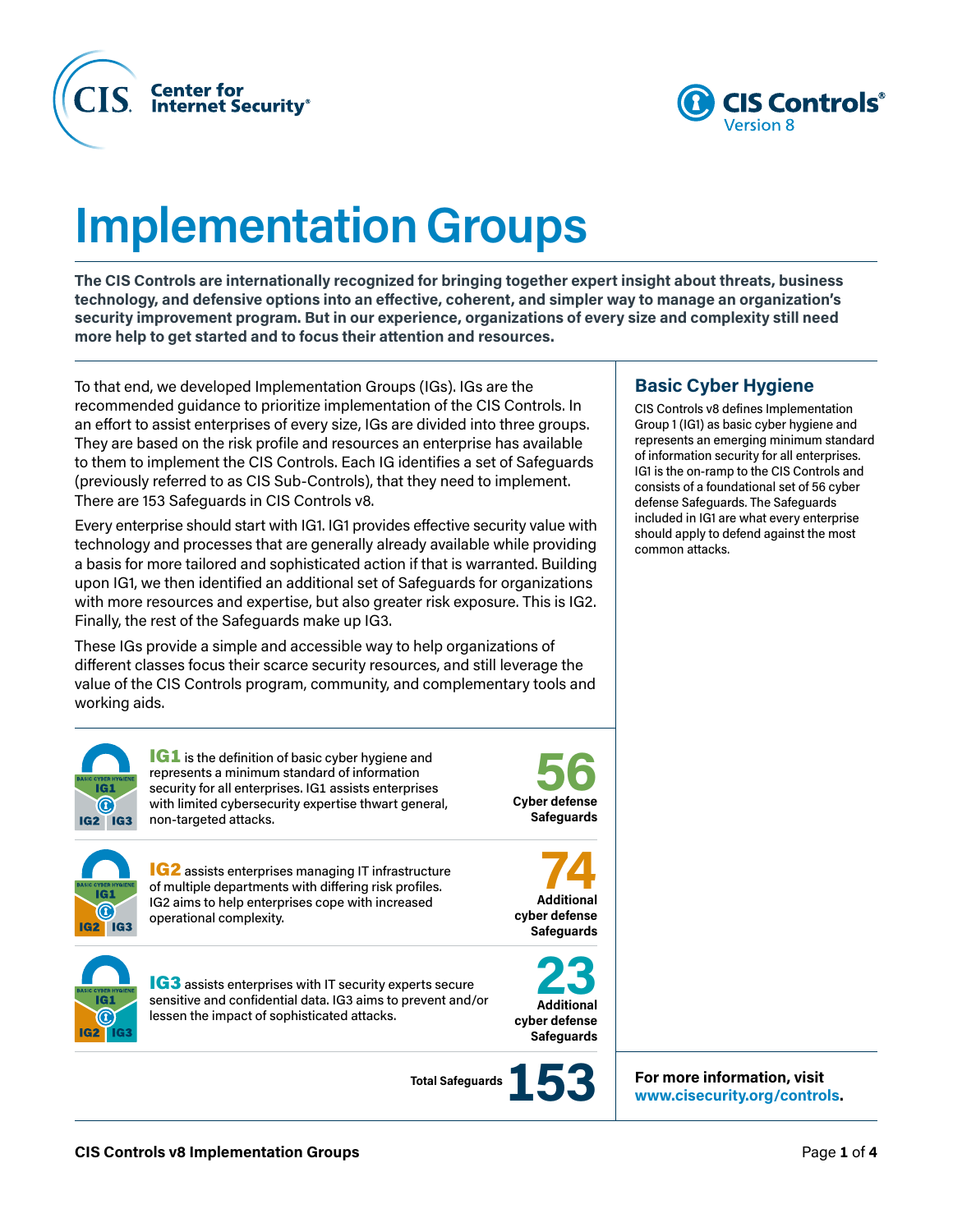

| Number | <b>Control/Safeguard</b> |
|--------|--------------------------|
|        |                          |

**Number Control/Safeguard IG1 IG2 IG3**

### **Inventory and Control of Enterprise Assets**

| 1.1 | <b>Establish and Maintain Detailed Enterprise Asset Inventory</b>                                     |  |  |
|-----|-------------------------------------------------------------------------------------------------------|--|--|
| 1.2 | <b>Address Unauthorized Assets</b>                                                                    |  |  |
| 1.3 | Utilize an Active Discovery Tool                                                                      |  |  |
| 1.4 | Use Dynamic Host Configuration Protocol (DHCP) Logging to<br><b>Update Enterprise Asset Inventory</b> |  |  |
| 15  | Use a Passive Asset Discovery Tool                                                                    |  |  |

## **Inventory and Control of Software Assets**

| 2.1 | Establish and Maintain a Software Inventory              |  |  |
|-----|----------------------------------------------------------|--|--|
| 2.2 | <b>Ensure Authorized Software is Currently Supported</b> |  |  |
| 2.3 | <b>Address Unauthorized Software</b>                     |  |  |
| 2.4 | Utilize Automated Software Inventory Tools               |  |  |
| 2.5 | <b>Allowlist Authorized Software</b>                     |  |  |
| 2.6 | <b>Allowlist Authorized Libraries</b>                    |  |  |
| 2.7 | <b>Allowlist Authorized Scripts</b>                      |  |  |

### **Data Protection**

| 3.1  | <b>Establish and Maintain a Data Management Process</b>  |  |  |
|------|----------------------------------------------------------|--|--|
| 3.2  | Establish and Maintain a Data Inventory                  |  |  |
| 3.3  | <b>Configure Data Access Control Lists</b>               |  |  |
| 3.4  | <b>Enforce Data Retention</b>                            |  |  |
| 3.5  | Securely Dispose of Data                                 |  |  |
| 3.6  | <b>Encrypt Data on End-User Devices</b>                  |  |  |
| 3.7  | Establish and Maintain a Data Classification Scheme      |  |  |
| 3.8  | <b>Document Data Flows</b>                               |  |  |
| 3.9  | Encrypt Data on Removable Media                          |  |  |
| 3.10 | <b>Encrypt Sensitive Data in Transit</b>                 |  |  |
| 3.11 | <b>Encrypt Sensitive Data at Rest</b>                    |  |  |
| 3.12 | Segment Data Processing and Storage Based on Sensitivity |  |  |
| 3.13 | Deploy a Data Loss Prevention Solution                   |  |  |
| 3.14 | Log Sensitive Data Access                                |  |  |
|      |                                                          |  |  |

#### **Number Control/Safeguard IG1 IG2 IG3**

### **Secure Configuration of Enterprise Assets and Software**

| 4.1  | <b>Establish and Maintain a Secure Configuration Process</b>                        |  |  |
|------|-------------------------------------------------------------------------------------|--|--|
| 4.2  | Establish and Maintain a Secure Configuration Process for<br>Network Infrastructure |  |  |
| 4.3  | <b>Configure Automatic Session Locking on Enterprise Assets</b>                     |  |  |
| 4.4  | Implement and Manage a Firewall on Servers                                          |  |  |
| 4.5  | Implement and Manage a Firewall on End-User Devices                                 |  |  |
| 4.6  | Securely Manage Enterprise Assets and Software                                      |  |  |
| 4.7  | Manage Default Accounts on Enterprise Assets and Software                           |  |  |
| 4.8  | Uninstall or Disable Unnecessary Services on Enterprise Assets<br>and Software      |  |  |
| 4.9  | <b>Configure Trusted DNS Servers on Enterprise Assets</b>                           |  |  |
| 4.10 | Enforce Automatic Device Lockout on Portable End-User Devices                       |  |  |
| 4.11 | Enforce Remote Wipe Capability on Portable End-User Devices                         |  |  |
| 4.12 | Separate Enterprise Workspaces on Mobile End-User Devices                           |  |  |
|      |                                                                                     |  |  |

### **Account Management**

| 5.1 | Establish and Maintain an Inventory of Accounts                                        |  |  |
|-----|----------------------------------------------------------------------------------------|--|--|
| 5.2 | Use Unique Passwords                                                                   |  |  |
| 5.3 | <b>Disable Dormant Accounts</b>                                                        |  |  |
| 5.4 | <b>Restrict Administrator Privileges to Dedicated</b><br><b>Administrator Accounts</b> |  |  |
| 5.5 | Establish and Maintain an Inventory of Service Accounts                                |  |  |
| 5.6 | <b>Centralize Account Management</b>                                                   |  |  |

### **Access Control Management**

| 6.1 | Establish an Access Granting Process                                                      |  |  |
|-----|-------------------------------------------------------------------------------------------|--|--|
| 6.2 | Establish an Access Revoking Process                                                      |  |  |
| 6.3 | <b>Require MFA for Externally-Exposed Applications</b>                                    |  |  |
| 6.4 | <b>Require MFA for Remote Network Access</b>                                              |  |  |
| 6.5 | <b>Require MFA for Administrative Access</b>                                              |  |  |
| 6.6 | Establish and Maintain an Inventory of Authentication and<br><b>Authorization Systems</b> |  |  |
| 6.7 | <b>Centralize Access Control</b>                                                          |  |  |
| 6.8 | Define and Maintain Role-Based Access Control                                             |  |  |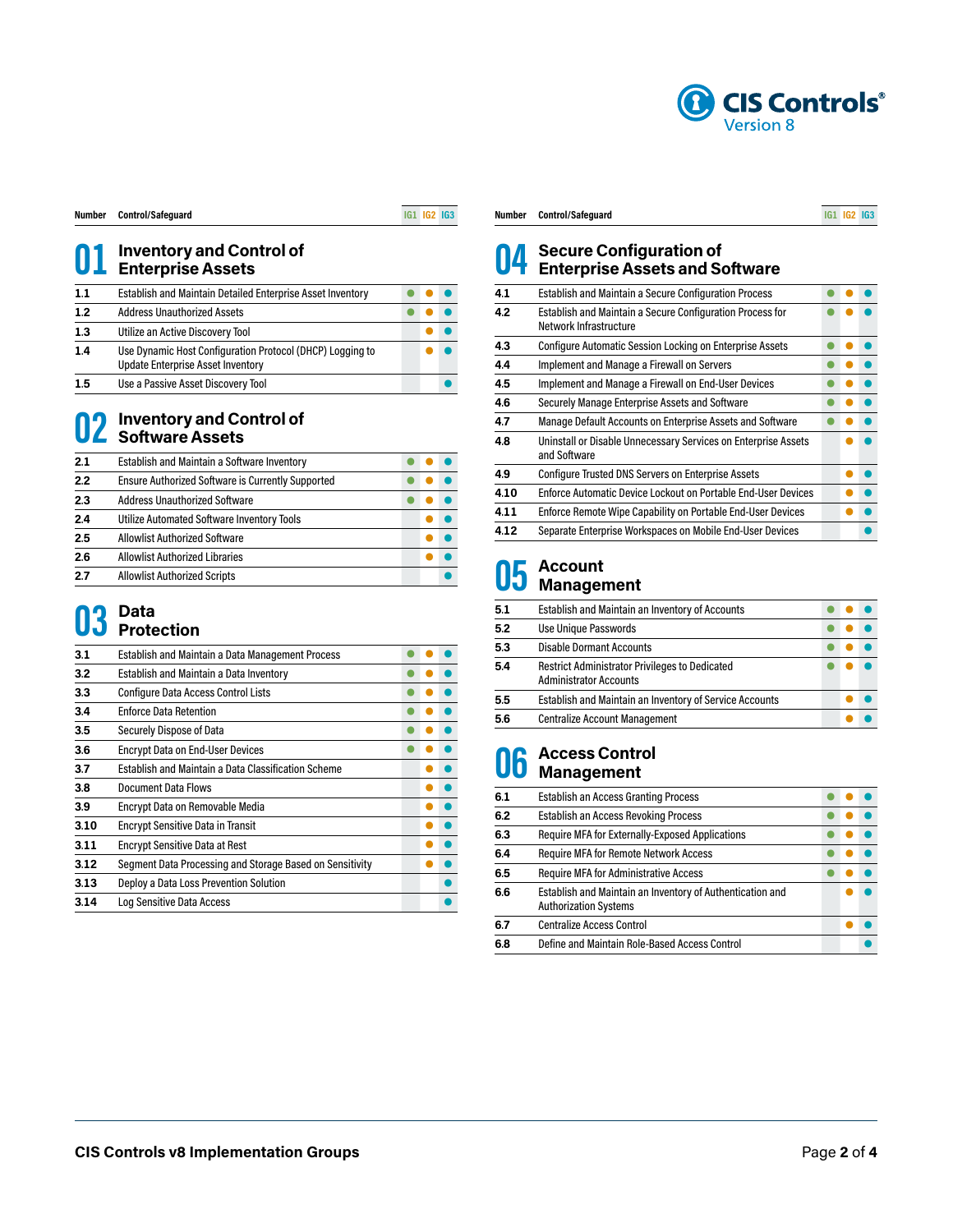

| Number | Control/Safeguar |  |
|--------|------------------|--|
|--------|------------------|--|

**Number Control/Safeguard IG1 IG2 IG3**

### **Continuous Vulnerability Management**

| 7.1 | Establish and Maintain a Vulnerability Management Process                               |  |  |
|-----|-----------------------------------------------------------------------------------------|--|--|
| 7.2 | <b>Establish and Maintain a Remediation Process</b>                                     |  |  |
| 7.3 | Perform Automated Operating System Patch Management                                     |  |  |
| 7.4 | Perform Automated Application Patch Management                                          |  |  |
| 7.5 | Perform Automated Vulnerability Scans of Internal<br><b>Enterprise Assets</b>           |  |  |
| 7.6 | Perform Automated Vulnerability Scans of Externally-Exposed<br><b>Enterprise Assets</b> |  |  |
| 77  | <b>Remediate Detected Vulnerabilities</b>                                               |  |  |
|     |                                                                                         |  |  |

### **Audit Log Management**

| 8.1  | Establish and Maintain an Audit Log Management Process |  |  |
|------|--------------------------------------------------------|--|--|
| 8.2  | <b>Collect Audit Logs</b>                              |  |  |
| 8.3  | Ensure Adequate Audit Log Storage                      |  |  |
| 8.4  | Standardize Time Synchronization                       |  |  |
| 8.5  | <b>Collect Detailed Audit Logs</b>                     |  |  |
| 8.6  | <b>Collect DNS Query Audit Logs</b>                    |  |  |
| 8.7  | <b>Collect URL Request Audit Logs</b>                  |  |  |
| 8.8  | <b>Collect Command-Line Audit Logs</b>                 |  |  |
| 8.9  | <b>Centralize Audit Logs</b>                           |  |  |
| 8.10 | <b>Retain Audit Logs</b>                               |  |  |
| 8.11 | <b>Conduct Audit Log Reviews</b>                       |  |  |
| 8.12 | <b>Collect Service Provider Logs</b>                   |  |  |
|      |                                                        |  |  |

## **Email and Web Browser Protections**

| 9.1 | Ensure Use of Only Fully Supported Browsers and Email Clients                      |  |  |
|-----|------------------------------------------------------------------------------------|--|--|
| 9.2 | <b>Use DNS Filtering Services</b>                                                  |  |  |
| 9.3 | <b>Maintain and Enforce Network-Based URL Filters</b>                              |  |  |
| 9.4 | Restrict Unnecessary or Unauthorized Browser and Email<br><b>Client Extensions</b> |  |  |
| 9.5 | <b>Implement DMARC</b>                                                             |  |  |
| 9.6 | <b>Block Unnecessary File Types</b>                                                |  |  |
| 9.7 | Deploy and Maintain Email Server Anti-Malware Protections                          |  |  |

#### **Number Control/Safeguard IG1 IG2 IG3**

### **Malware Defenses**

| 10.1 | Deploy and Maintain Anti-Malware Software                    |  |  |
|------|--------------------------------------------------------------|--|--|
| 10.2 | Configure Automatic Anti-Malware Signature Updates           |  |  |
| 10.3 | Disable Autorun and Autoplay for Removable Media             |  |  |
| 10.4 | Configure Automatic Anti-Malware Scanning of Removable Media |  |  |
| 10.5 | <b>Enable Anti-Exploitation Features</b>                     |  |  |
| 10.6 | <b>Centrally Manage Anti-Malware Software</b>                |  |  |
| 10.7 | Use Behavior-Based Anti-Malware Software                     |  |  |

### **Data Recovery**

| 11.1 | Establish and Maintain a Data Recovery Process               |  |  |
|------|--------------------------------------------------------------|--|--|
| 11.2 | <b>Perform Automated Backups</b>                             |  |  |
| 11.3 | <b>Protect Recovery Data</b>                                 |  |  |
| 11.4 | Establish and Maintain an Isolated Instance of Recovery Data |  |  |
| 11.5 | <b>Test Data Recovery</b>                                    |  |  |

### **Network Infrastructure Management**

| 12.1 | Ensure Network Infrastructure is Up-to-Date                                                       |  |  |
|------|---------------------------------------------------------------------------------------------------|--|--|
| 12.2 | Establish and Maintain a Secure Network Architecture                                              |  |  |
| 12.3 | Securely Manage Network Infrastructure                                                            |  |  |
| 124  | Establish and Maintain Architecture Diagram(s)                                                    |  |  |
| 12.5 | Centralize Network Authentication, Authorization, and<br>Auditing (AAA)                           |  |  |
| 12.6 | Use of Secure Network Management and<br><b>Communication Protocols</b>                            |  |  |
| 127  | Ensure Remote Devices Utilize a VPN and are Connecting to an<br>Enterprise's AAA Infrastructure   |  |  |
| 12.8 | <b>Establish and Maintain Dedicated Computing Resources for All</b><br><b>Administrative Work</b> |  |  |